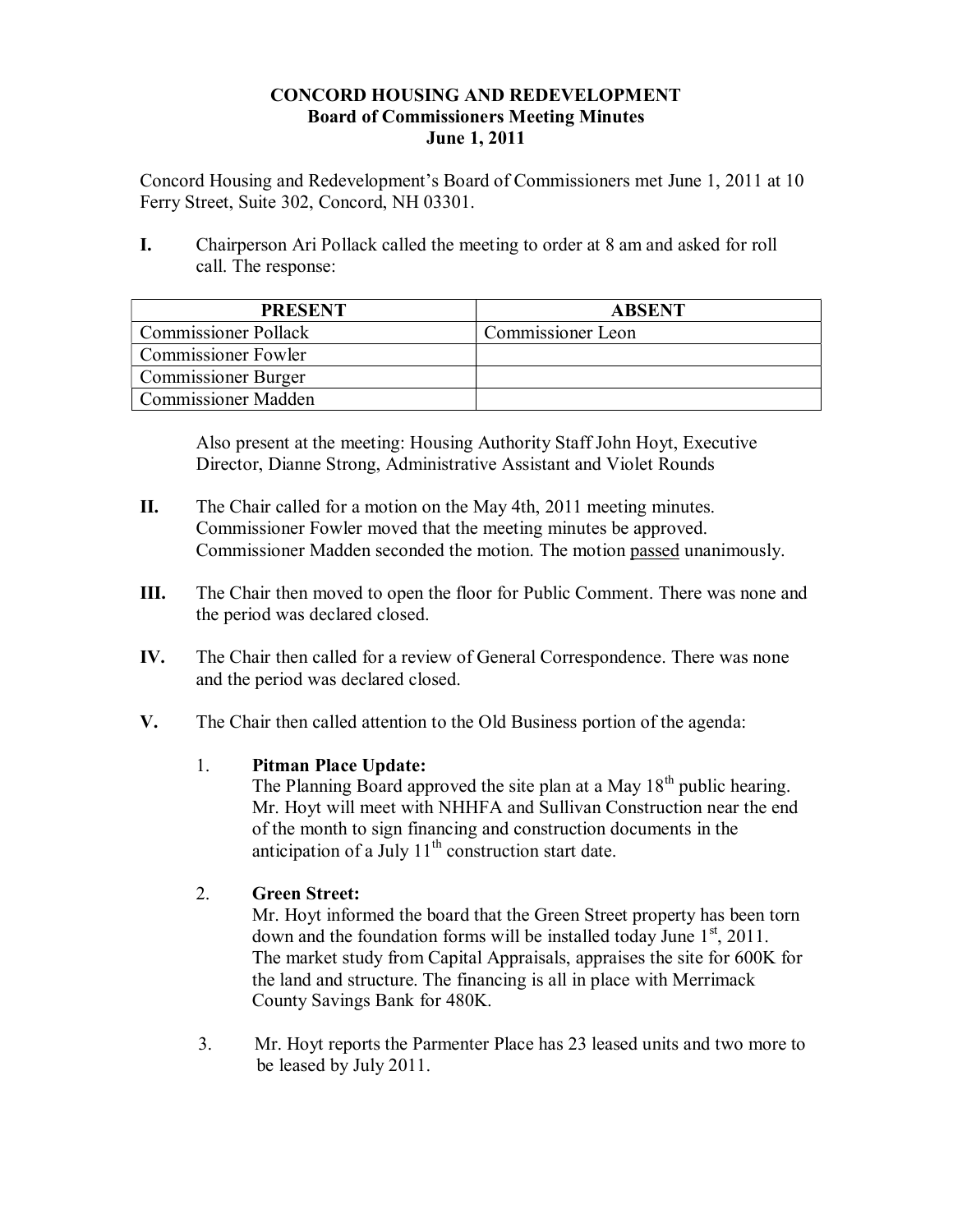There was no other Old Business to be discussed and the period was declared closed.

**VI.** The Chair then called attention to the New Business portion of the agenda:

## **1. Resolution #1269 – 2012 Annual Budget:**

Mr. Hoyt presented the board with the FYE 09/30/2012 Combined Budget package. The Board had previously seen first the (Inflows) revenue budget and subsequently the (outflows) expense budget. Mr. Hoyt cautioned that all could change when Washington produced a final federal budget.

Commissioner Fowler moved that the meeting minutes be approved. Commissioner Madden seconded the motion. The motion passed unanimously

### **2. Resolution #1270 – Annual Plan and Policies.**

.

 Mr. Hoyt explained how HUD runs this program however; local housing authority's can make policies. CHA has the policies in a binder in the lobby of the main office for the public to view. Mr. Hoyt explained that the seasonal local preference must have some type of understanding with the expectation to return to work in order for the individual to receive that preference. Mr. Hoyt also mentioned how names are chosen from the waiting list, he explained the maximum score an individual could obtain is a 9 then we refer to the date of the application prior to intake. Mr. Hoyt also asked the board to remove preference for the 30% of income per family size.

Commissioner Fowler moved to approve the removal effective June 1, 2011 and Commissioner Berger second the motion. The motion passed unanimously.

### **3**. **Resolution #1272 – Security Cameras in the High Rises.**

Irish Electric was the low price for the high rise security cameras. Their price was \$9,841 with Pelmac offering the second lowest price at \$14,624. The Executive Director did not wish to proceed with the swipe card entry system believing it was too expensive and created too many administrative headaches

Commissioner Pollock moved to budget for the security cameras and Commissioner Madden  $2<sup>nd</sup>$  the motion. Motion passed unanimously.

There was no other New Business to be discussed and the period was declared closed.